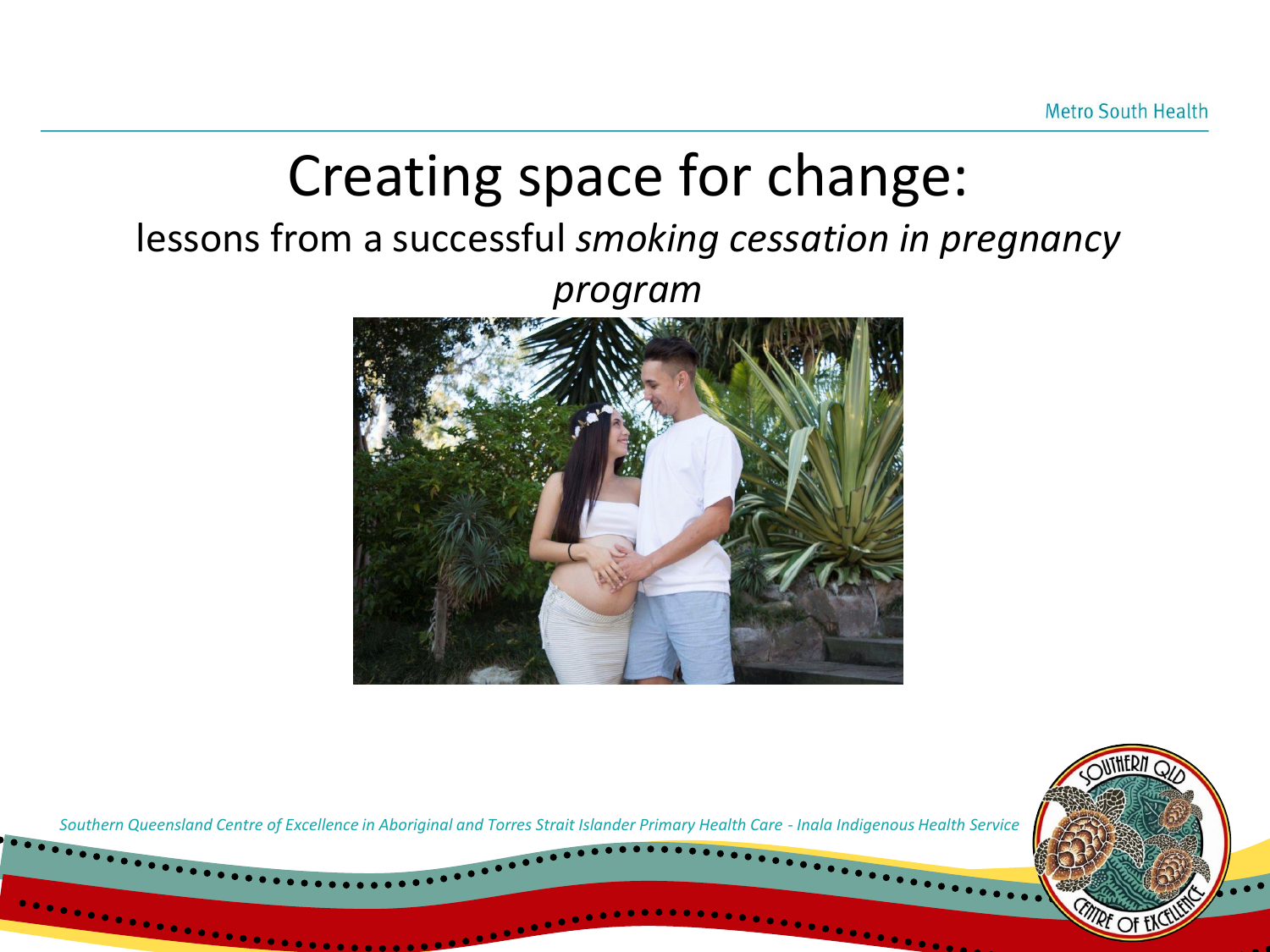#### **It's not just about smoking**

*"I think 'cause there's often a lot of issues and barriers, so to them smoking is their relaxation, it's how they cope with everyday life. And I think that's probably why – that's what I find with the young women when I ask them about their smoking, often they're like, it's not even a priority. I've got mental health, drug and alcohol, why am I going to quit smoking when that's how I survive".*

Case Manager

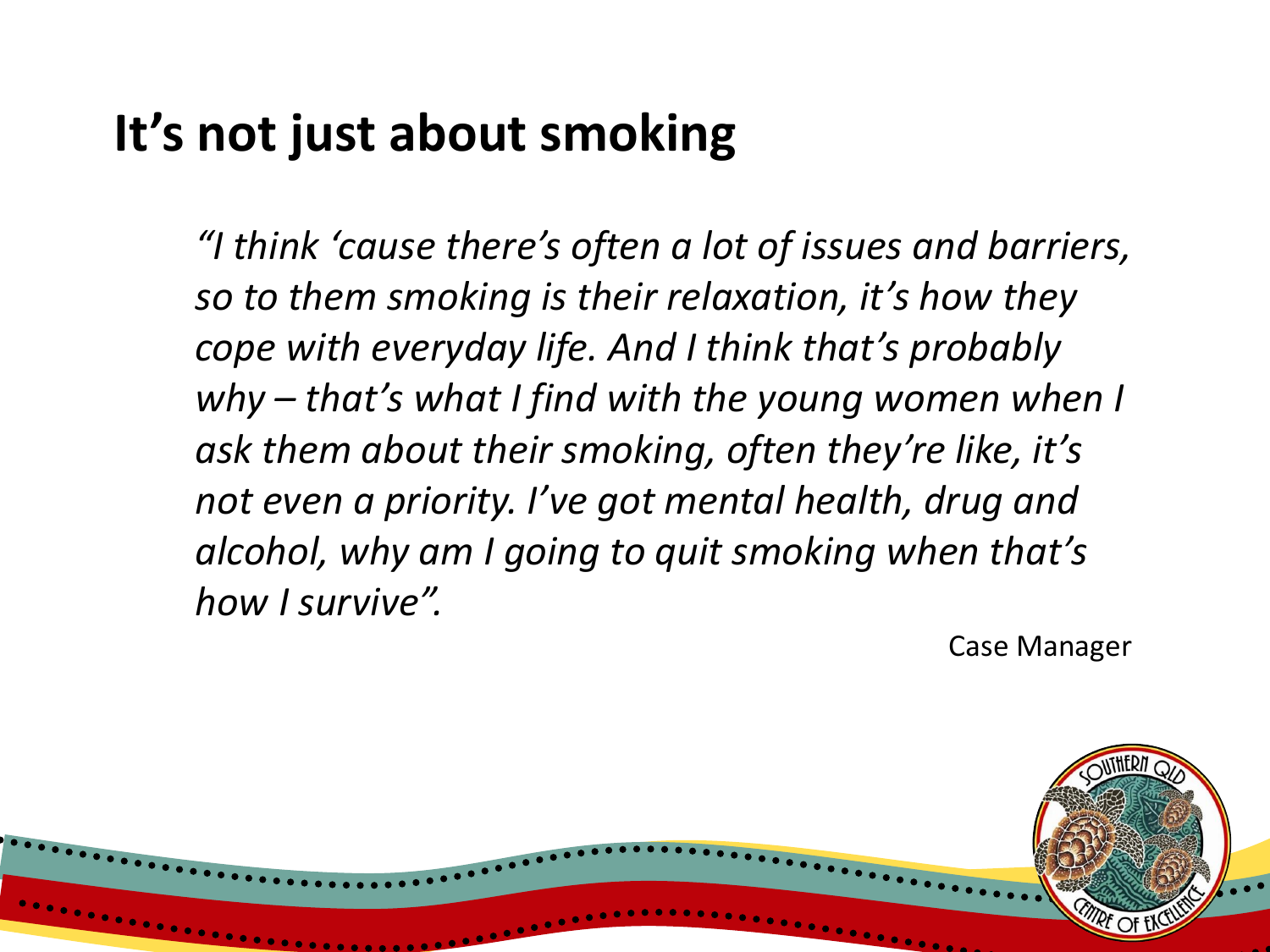## **Case management**

- Advocacy for participants when dealing with Govt Depts (eg. Justice, Child Safety, Social Services etc) and utilities (eg electricity companies etc)
- $\triangleright$  5 participants secured stable and appropriate housing
- $\triangleright$  support to access furniture, emergency food relief, basic supplies, welfare payments, safe refuge, substance abuse services
- $\triangleright$  Accompanied participants to health and medical appointments
- ➢ Practical hands-on support when children were hospitalised

"*Everything, really yeah it [ESF] has helped with everything that I have asked and needed and I'm so happy and grateful yeah because my smoking, my health has improved because I've reduced. My housing is on track, I'm getting somewhere and actually feeling better about myself with the support and help from this organisation*" **Nina, pregnant woman**

**MIRE OF ENC**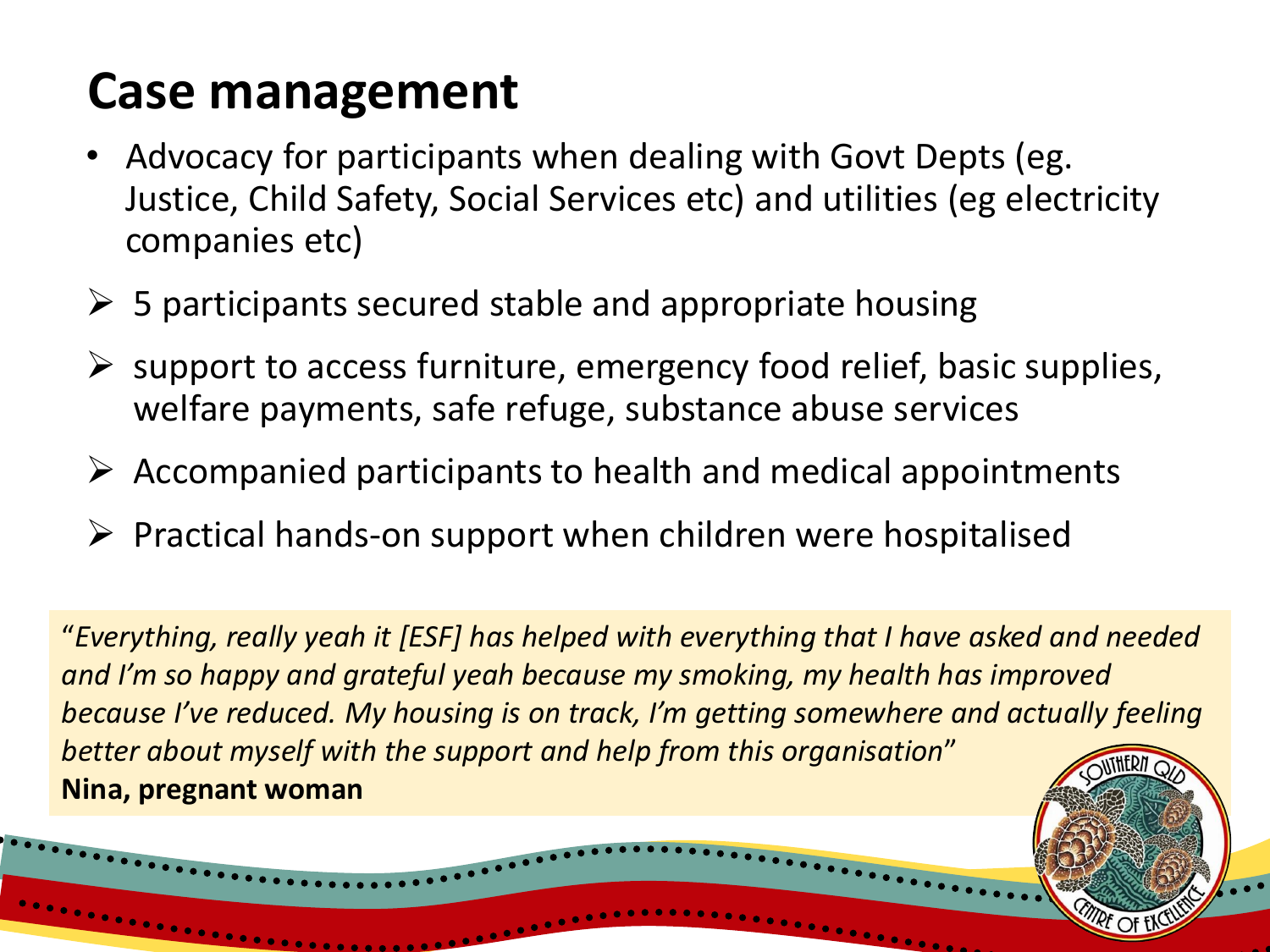## **Art activities**

- Celebrated culture, enhanced social and emotional well-being
- **Belly painting**
- Pregnancy, family and newborn photographs
- Local Aboriginal artist was employed

*[the arts activities made me feel]… "more in love with my baby, yep. Oh, it made me feel so good. Yeah. I never felt so good in all three pregnancies ... I was so glowing and everything with my third, with [child's name] and in just doing this program."* 

**ITRE OF EN** 

*Sam, Pregnant woman*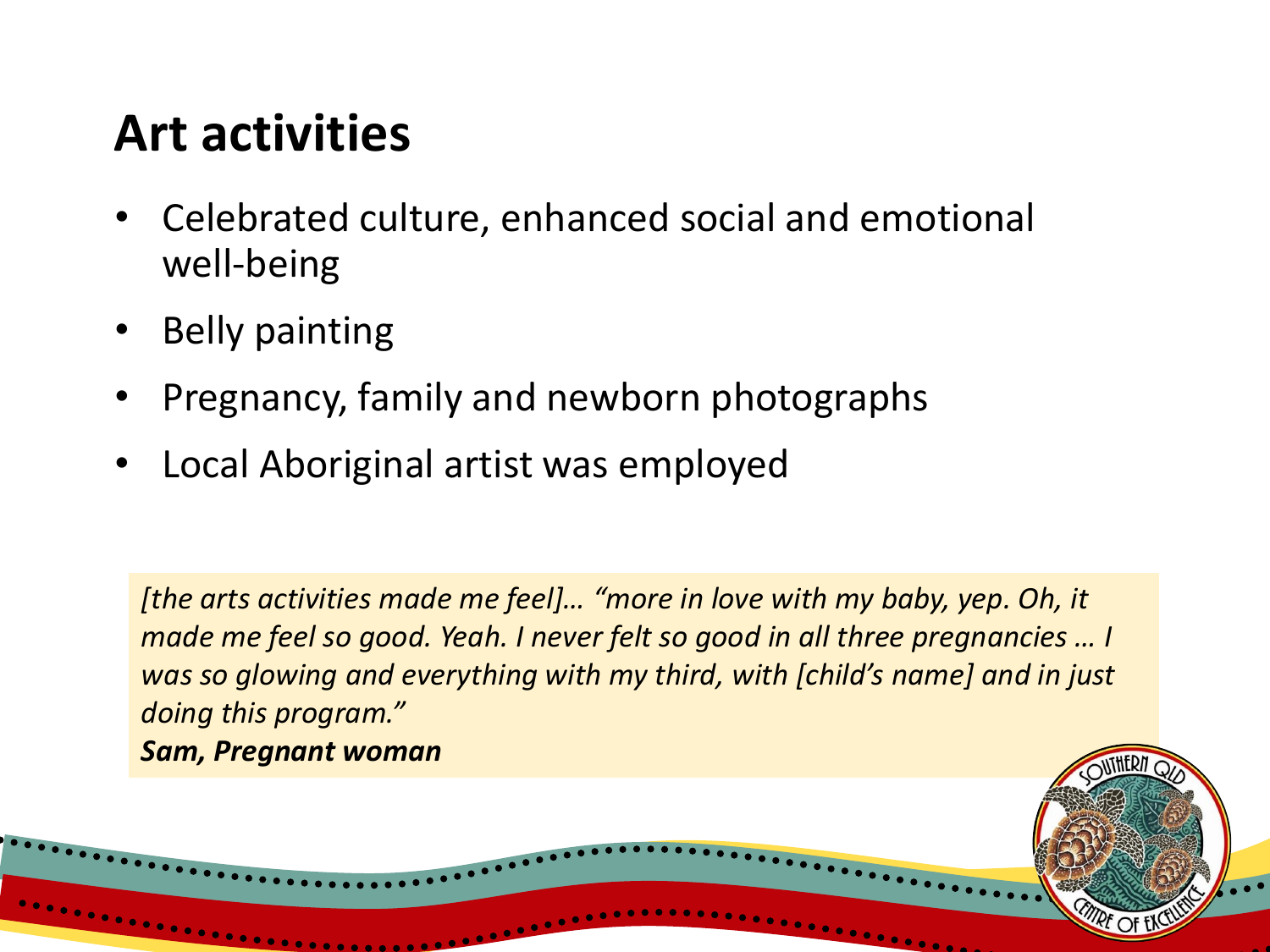## **Smoking cessation support and advice**

- Entry point or touch point
- Free Nicotine Replacement Therapy (NRT)
- Smokerlyzer used to determine carbon monoxide readings
- Financial incentives for quit and reduction
- Recognised each participant was unique
- Solutions focussed and all successes celebrated

"*They were willing to work with me and not pressure me about giving up, you can just slow down in time and I thought that was good, yeah … because a lot of people just expect you to quit straight up, not just like want to work with you … but we just talked a lot and, just little things that, to avoid smoking and over time I have cut down heaps*". **Nina, Pregnant woman**

nthern

**MRE OF EX**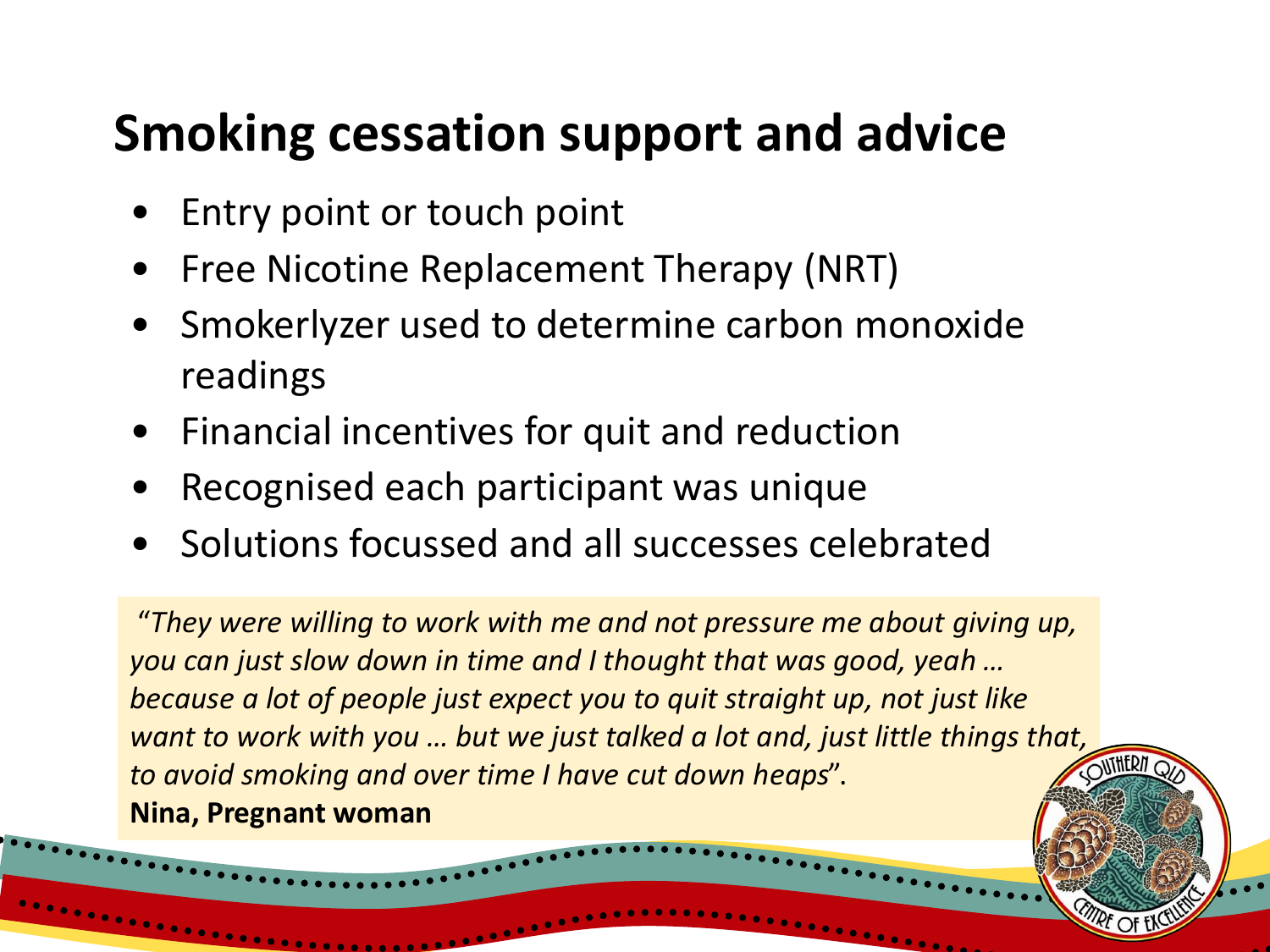## **What contributed to the program's success?**

- Culture at the centre of the model of care
- From the community and of the community
- Person centred holistic, flexible
- Support and advocacy provided to participants
- Trusting relationships allowed honesty and openness
- Strengths-based & solutions focused
- And, kept smoking cessation on the agenda…

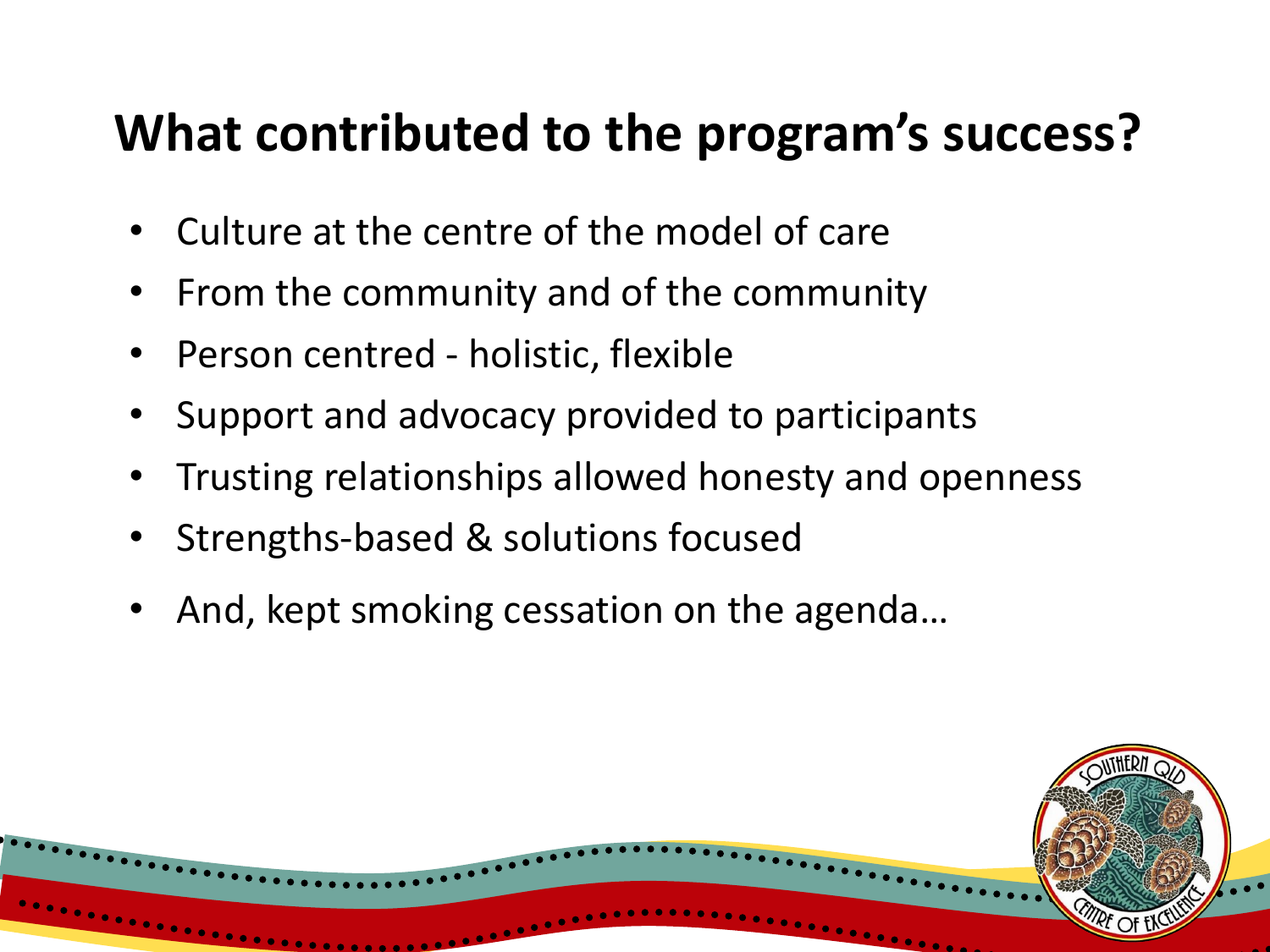## **Changes in smoking status**

|                           | 2 wks          | 1 mth          | 3 mths     | 1 mth<br>postpartum |  |
|---------------------------|----------------|----------------|------------|---------------------|--|
| <b>Pregnant women</b>     | $n = 13$       | $n = 19$       | $n = 11$   | $n = 13$            |  |
| Reduction and/or quit     | 13 (100%)      | 18 (95%)       | 9(82%)     | 10 (77%)            |  |
| <b>Quit attempt</b>       | 5(38%)         | 8(44%)         | 7(64%)     | 4(31%)              |  |
| Quit                      | $\overline{0}$ | $\overline{0}$ | $4(36%)^*$ | 2(15%)              |  |
| <b>Significant others</b> | $n = 7$        | $n = 7$        | $n = 5$    | $n = 5$             |  |
| Reduction and/or quit     | 6(86%)         | $7(100\%)$     | $5(100\%)$ | 4(80%)              |  |
| <b>Quit attempt</b>       | 2(29%)         | 3(43%)         | 3(60%)     | 3(60%)              |  |
| Quit                      | $\overline{0}$ | $\overline{0}$ | 1(20%)     | $\overline{0}$      |  |